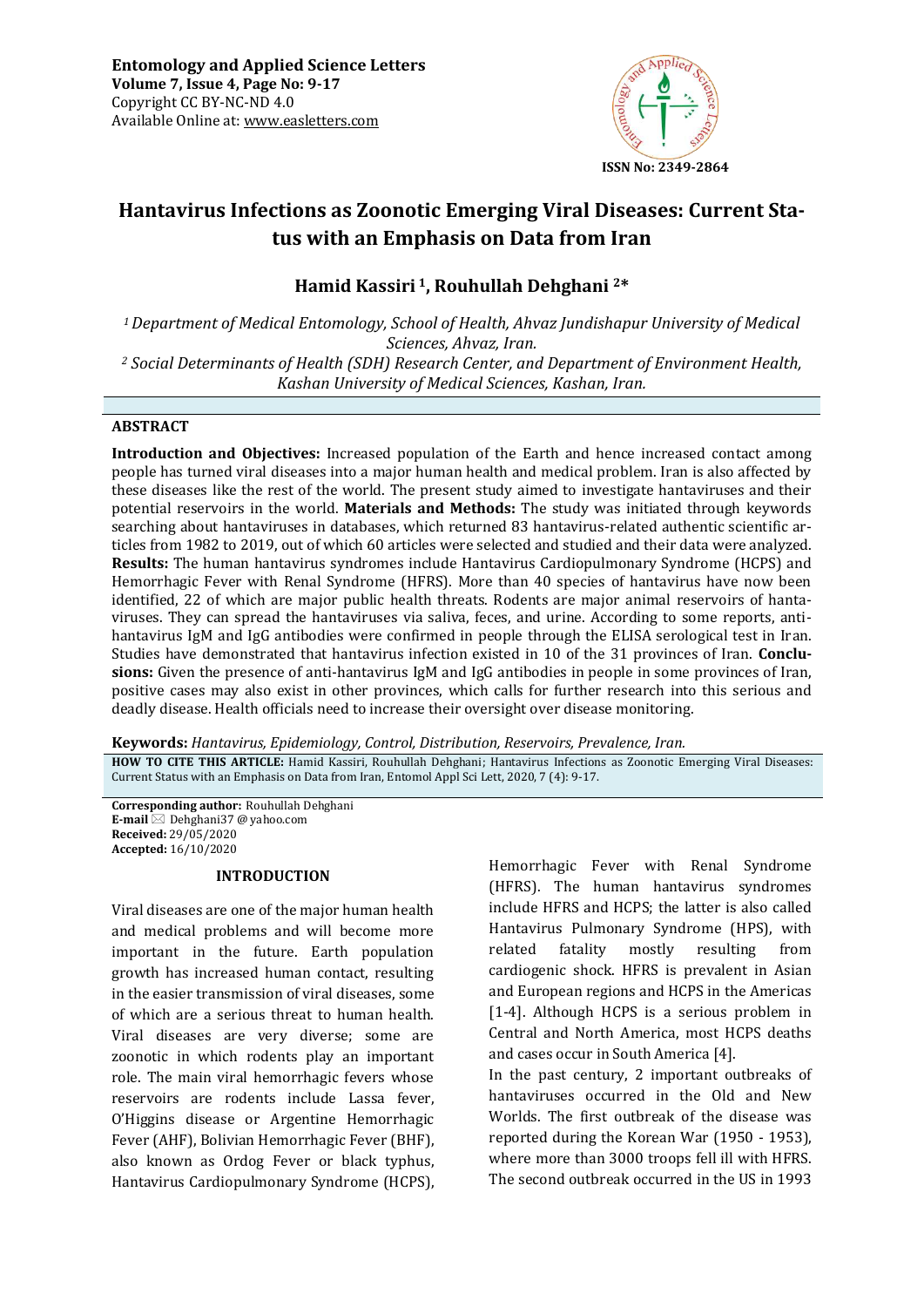and was referred to as HCPS (HPS) [5]. On average, about 150000–200000 cases with HFRS per year are diagnosed throughout the globe. Nearly, 300 patients of HPS each year are diagnosed in the Americas. But, little is recognized about their circulation in the Middle East, Africa, and the Indian subcontinent. More than half of the global cases of HFRS have been reported from China [6-8].

Hantaviruses are spherical particles with a diameter of 80-110 nm. The disease was first described in South Korea in 1976. The virus is named after the name of the Hantaan River [5, 9]. Hantaviruses belong to the genus *Orthohantavirus*, family Hantaviridae, and order Bunyavirales. Unlike other members of the *Bunyaviridae* family, there is no evidence that hantaviruses were transmitted by arthropods [10-12]. The Bunyaviridae is a big family of over 350 RNA viruses. Bunyaviruses are arthropodborne or rodent-borne, spherical, singlestranded, enveloped RNA viruses. The Bunyaviridae family is composed of a large and diverse group of RNA viruses with a tripartite genome (S, M, and L) [13, 14]. The small (S), medium (M), and large (L) segments encode the nucleocapsid protein, the glycoprotein, and the viral RNA polymerase, respectively [6, 7]. The family currently consists of five genera including *Hantavirus*, *Tospovirus*, *Phlebovirus*, *Nairovirus*, and *Orthobunyavirus*, which contain viruses of agricultural or medical importance. Bunyaviruses reproduce in the cytoplasm. Humans are generally dead-end hosts for Bunyaviruses except for Phleboviruses. The genus *Hantavirus* was described in 1983. More than 40 species of hantavirus have now been identified, 22 of which are major public health threats [6, 15, 16]. Approximately half of these species are associated with human diseases such as HFRS and HPS (also known as HCPS). Rodents, insectivores, and bats are animal reservoirs of hantaviruses, but rodents of the Muridae and Cricetidae families are the reservoirs of human pathogenic hantaviruses [15].

Hantaviruses are often associated with a rodent species. These viruses may have evolved with rodent hosts thousands and perhaps millions of years ago [5, 17, 18]. Hantavirus infection is a zoonotic disease that is transmitted from rodents to humans. Infected rodents are

asymptomatic and can spread the hantaviruses via saliva, feces, and urine. Although hantavirus causes a prolonged infection in rodents, there is a period of 3-8 weeks after the primary infection that the rodent releases or excretes the most viral particles [19]. Virus aerosols are the main means of transmission of infection to humans, as accidental hosts, and enter the body through respiration. In addition, bite of infected rodents or exposure of damaged skin or mucous membranes to rodent secretions are alternative transmission ways. Although very rare, humanto-human transmission has been reported for the Andes virus in hospitals in South America [20].

The disease risk factors are unknown; however, people with lower socioeconomic status and those engaged in activities that expose them to rodents are at a greater risk of infection [21, 22]. Risk factors for hantaviruses infection usually include involvement in outdoor activities such as village and forestry work and military training exposing people to dust contaminated by rodents [23]. Soldiers, farmers, and village residents are at a high risk of hantaviruses. It is now known that some hantaviruses can exist in many urban areas of the world [5].

Like other viral diseases, hantavirus is one of the dangerous diseases in which rodents are both reservoirs and vectors. The mortality rate of the Old World Hantavirus (HFRS) ranges from <0.1% for the Puumala virus to about 5-10% for the Hantaan virus. The fatality rate of the New World Hantavirus (HPS or HCPS) is 40% up to 60% in some outbreaks [7, 21]. In a review study, Jonsson *et al.* showed that the overall fatality rate of hantaviruses in humans is up to 15% and 50% for HFRS and HCPS, respectively [5].

Rodents are widely distributed and diverse in Iran, and many rodents of the Muridae and Cricetidae families, introduced as the reservoirs of the human pathogenic hantaviruses worldwide, are also living in Iran [15, 24-27]. On the other hand, serological and molecular methods have confirmed hantaviruses as the cause of an emerging zoonotic disease in recent years in Iran [8, 28, 29], which may increase in the coming years. In attention to the possibility of hantaviral outbreaks, further research is needed to investigate the epidemiology and ecology of hantaviruses. Therefore, Iranian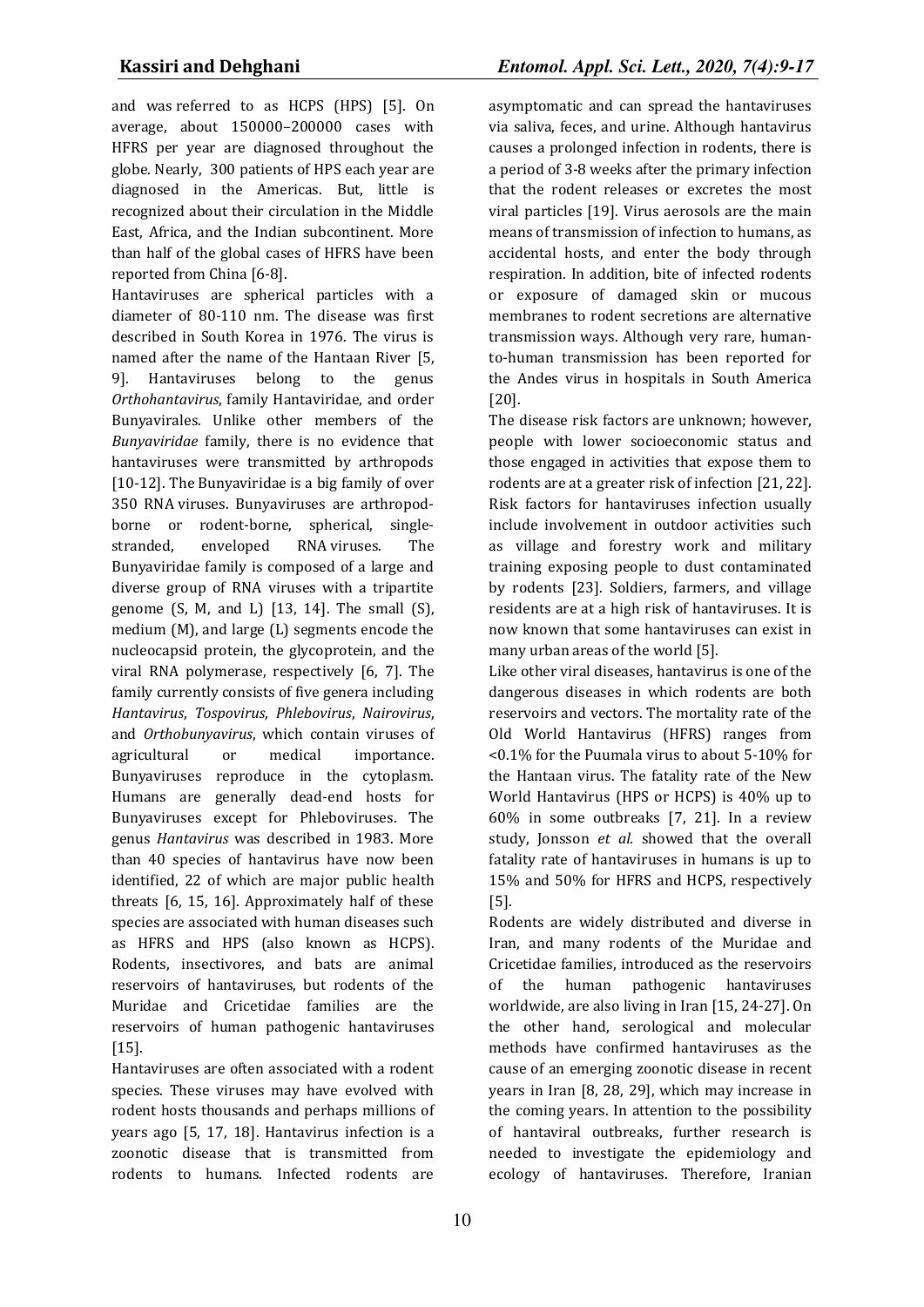health authorities should be constantly on the lookout for an outbreak or epidemic. Given the particular importance of this disease in terms of health/medicine, and since it has attracted attentions in Iran and worldwide, the present study was conducted to evaluate the current status and epidemiology of hantaviruses in the world, particularly in Iran.

## **MATERIALS ANS METHODS**:

The ethical principles of this study were evaluated and discussed in the ethics committee of the Deputy of Research, Social Determinants of Health Research Center, Kashan University of Medical Sciences, and after making needed modifications, it was approved. The study was performed under the provisions of the Helsinki Declaration.

This was a review involving keyword search for hantavirus, epidemiology, hemorrhagic fever, rodents, reservoirs, control, global spread, symptoms, treatment, and prevention in online sources, websites of high-impact health and medical journals, and scientific databases such as the Web of Science, Ovid, PubMed, Systematic Review, Scirus, Science Direct, Scopus, Google Scholar, and Medline during 1982-2019. A total of 83 articles were found and 60 articles were selected considering the study objectives. Finally, the status of hantavirus infection in the world and Iran was investigated. The findings were presented in the form of a review article and its provincial distribution map in Iran was prepared. In addition, the reservoir importance, role in disease transmission, frequency in Iran, as well as the control and prevention methods were analyzed.

## **RESULTS AND DISCUSSION**

As an emerging zoonotic viral disease, hantaviruses cause HFRS in Asia and Europe and HCPS in North and South America. Hantaviruses are generally mentioned as New World and Old World hantaviruses because of the kind of disease that appears in humans and the geographic distribution of their reservoirs [5]. The worldwide distribution of rodents, as the major reservoirs of hantaviruses, provides great potential for hantavirus outbreaks. There is a great concern about public health in different continents where rodents of Muridae and

Cricetidae families exist. Therefore, the disease can be transmitted and spread throughout the world [30].

Favorable environmental conditions such as mild winters, summer rainfalls, abundant habitats, poor environmental health, and poor sanitary waste disposal can greatly increase the rodent population. Rodents are mostly found in rural areas and busy urban areas [31]. They can easily continue their activities and meet their nutritional needs in human residential areas or hospitals; therefore, the prevalence of hantavirus infections in the world is not unexpected [32, 33]. Wild rodents may enter human settlements in rural areas [34], and humans may become infected through inhalation of virus particles in the air and direct contact with infected rodents, as well as their saliva, feces, and urine , as well nests. Hunter animals such as cats, dogs, jackals, and wolves may become infected through contact with infected rodents. But it is unlikely that the virus can also be transmitted to other animals or humans. Domestic animals may put infected rodents in contact with humans [19]. Hantavirus is transmitted to rodent reservoirs through horizontal transmission, *i.e.* aggressive and competitive behavior, biting, and close contact [28, 31]. During an outbreak in the United States, 30% of trapped rats were infected, most of whom were adult males. This can be attributed to their competitive and offensive behavior [35, 36].

Most of the times, symptoms happen 9 to 33 days after the hantavirus enters the human body, but symptoms may emerge as late as eight weeks or as early as one week. Early symptoms of HFRS can include nausea, headache, chills, back pain, abdominal pain, fever, blurred vision, flushing of the face, rash and redness, or inflammation of the eyes. Late symptoms may include vascular leakage, acute shock, low blood pressure, acute kidney failure, and severe fluid overload. Viral infections of Puumala, Seoul, and Saaremaa are generally milder. However, viral infections of Hantaan and Dobrava generally cause severe symptoms. Full recovery may last weeks or months. Initial symptoms of HCPS include muscle aches, fever, fatigue, dizziness, headaches, chills, vomiting, abdominal pain, nausea, and diarrhea. Late symptoms of HCPS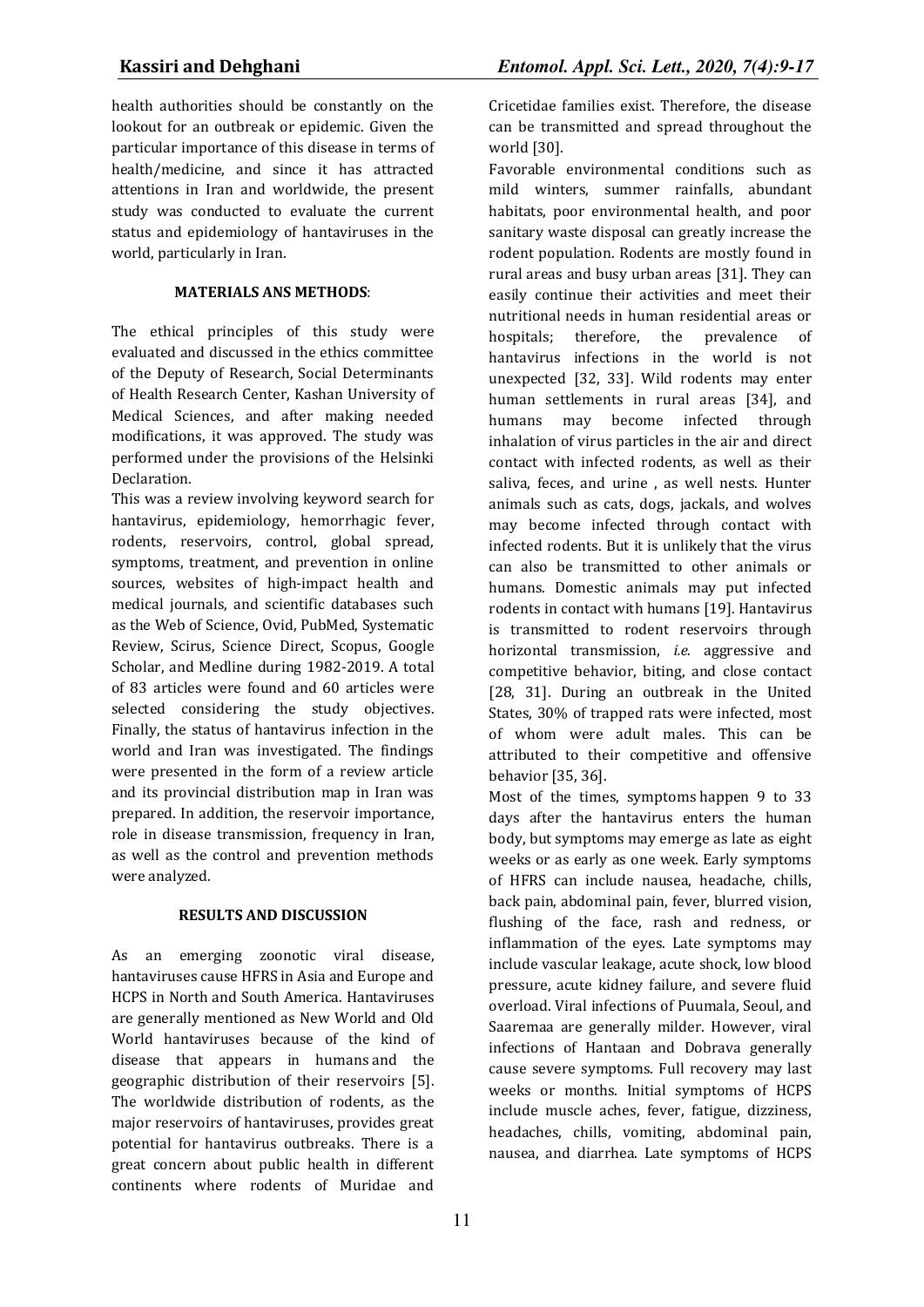include coughing, shortness of breath, and finally, the lungs fill with fluid [37-40].

Hantavirus infection can cause significant mortality and morbidity in humans. 3 major clinical syndromes can be distinguished following hantavirus infection: HCPS, which can be caused by Sin Nombre (most infections are caused by Sin Nombre virus), Andes, Bayou, Black Creek Canal, Monongahela, New York; and HFRS, mainly caused by Saaremaa, Seoul, Hantaan, Puumala, and Dobrava viruses; Nephropathia Epidemica (NE), a mild form of HFRS caused by Puumala virus. The disease has been reported in Turkey, Iran's neighboring country [8, 37, 40-44].

There is no specific vaccine for hantaviruses. There is no antiviral medicine approved for treating this disease. Supportive therapy is a key component of care. Rapid admission to the intensive care unit is insured as the disease is presumably to progress. Consider early intubation, blood pressure levels, any secondary infection, dialysis, and oxygen supplementation. Because of fast fluid changes, attention must be attended to the patient's fluid and electrolyte balance level in intensive care units. Intravenous ribavirin, as an antiviral drug, reduces disease and death associated with HFRS if used very early in the illness. It should be considered that the majority of human hantavirus infections have no obvious clinical symptoms. This character makes the recognition of hantavirus infections hard, especially in areas where the infection is not endemic. Serological tests are the main laboratory diagnostic tools of hantavirus infections. These tests detect IgG and/or IgM antibodies against hantaviral antigens in serum. Antigen detection through the method of reverse transcriptase PCR with specific primers is useful for the diagnosis of the disease. Indirect IgG and IgM Enzyme-linked Immunosorbent Assays (ELISAs), also IgM capture ELISAs are the most common and trustworthy serological assay for hantavirus infections [8, 37, 38, 45, 46].

Hantavirus can cause a mild or severe disease with a mortality rate of up to 35%. Both clinical forms of HFRS and HCPS are associated with acute thrombocytopenia and changes in vascular permeability, and may include symptoms in kidneys and lungs. However, the Old World Hantavirus Syndrome (also known as HFRS) mainly affects kidneys, whereas the New World Hantavirus (also known as HCPS) is predominantly associated with heart and lung failure [47-50].

Reports of hantaviruses in Iran date back to 1982. The report, which deals with the status of hantavirus strains in Europe and East Asia, identifies Iran as one of the areas where antihantavirus antibodies have been reported in humans [51]. To find hantavirus evidence in Iran, 10 serum samples of patients with thrombocytopenia and acute renal failure were collected from Imam Hossein Hospital in Tehran City (northern Iran) from 2008 to 2009. Whole samples were tested by Immunofluorescent assay (IFA) for antibodies against hantavirus, nevertheless, no seropositive patients were detected. Thereafter, the hantavirus infection was confirmed in Iran in 2013. The infection was reported in street sweepers in the center of the country. In this study, serological and molecular tests confirmed the presence of hantavirus infection, and the abundance of rodents in their workplace was identified as a key risk factor due to the positive test [8]. In a study by the Pasteur Institute of Iran during 2014-2016, 113 serum samples were collected from 25 provinces of Iran. The samples were analyzed for hantavirus infection through IgM/IgG ELISA and pan-hantavirus RT-PCR tests. The virus genome was not found in the samples, but IgM and IgG were detected in 19 and 4 samples, respectively [29]. IgM and IgG immunoglobulins were detected in Tehran, East Azarbaijan, Razavi Khorasan, Mazandaran, Isfahan, Kerman, Fars, South Khorasan, Yazd, and Ilam Provinces of Iran (Figure 1).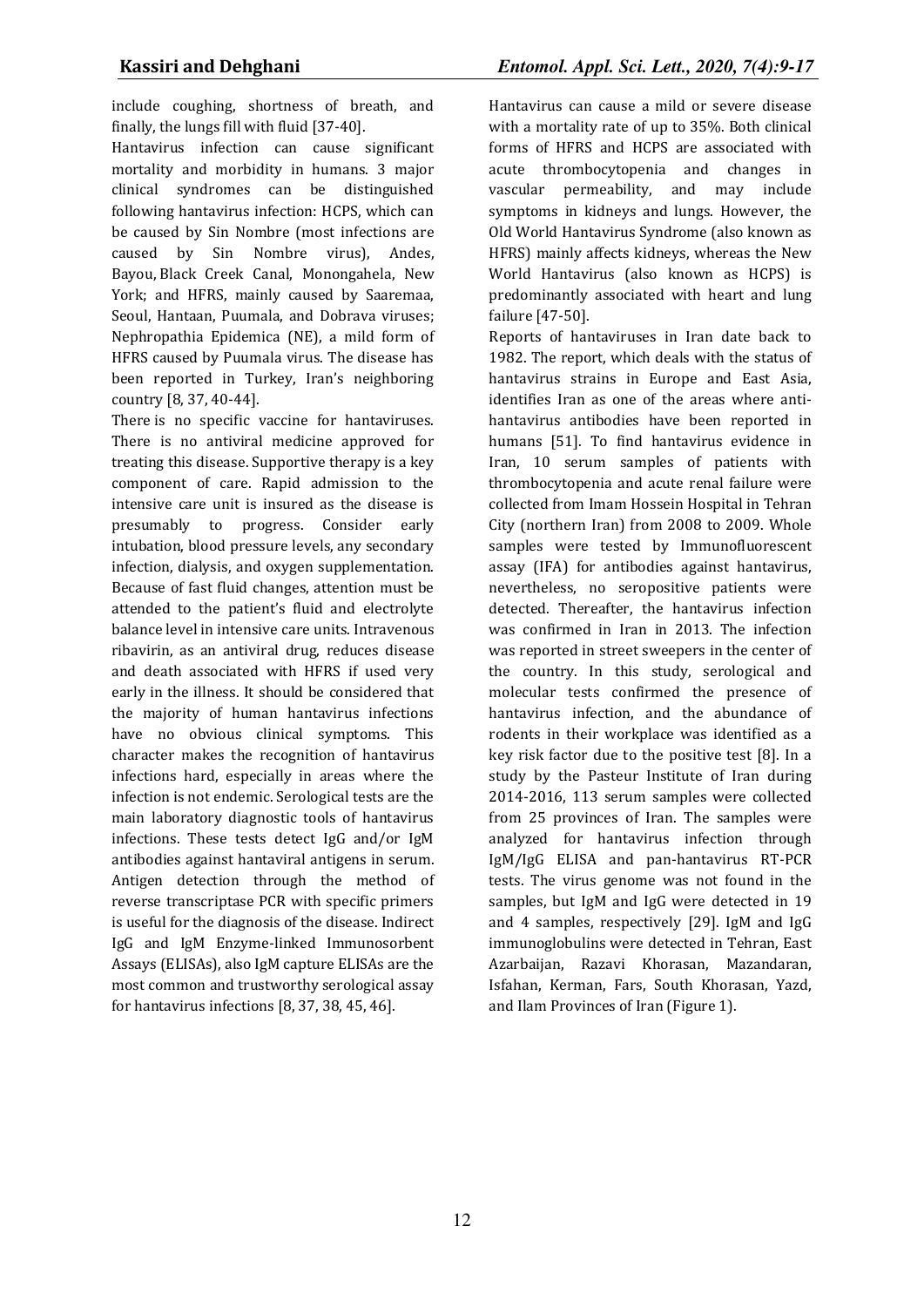

**Figure 1:** Geographical distribution of Hantavirus based on the diagnosis of IgM and IgG immunoglobulins in different provinces of Iran

Health care workers and physicians do not have sufficient knowledge about this infection. Therefore, it is counseled to direct seroepidemiological studies in rodents and humans in different geographical areas of Iran until recognizing risk factors and the precise position of Hantavirus infection [51].

This study confirmed previous reports of hantavirus in Iran [37]. Reports indicate that there is a human infection in Iran. Just a few minutes of exposure to the urine, feces, and saliva of infected rodents is enough for being affected. As mentioned earlier, infection is most likely to occur when dried particles of urine, feces, and saliva of infected rodents are inhaled or come in direct contact with lesions or the eye or mouth mucosa. Infection can also enter the body through the consumption of contaminated water and food. In HPS, humans can be infected by infected rodent bite. There is also a risk of being infected by the manipulation of infected rodents' burrows [5, 52].

There are approximately 79 species of rodents in 31 genera and 8 families throughout Iran [53- 55]. Rodents are one of the main public health pests and can keep or transmit a large number of pathogens in various ways [42-46], causing major health and medical problems for humans. However, the abundance and distribution of rodents living in natural habitats or within urban and rural residential areas certainly increase their importance in the field of health.

Therefore, it is necessary to control their population [56-60].

#### **CONCLUSIONS**:

Given that hantavirus IgM and IgG immunoglobulins have been reported in various provinces of Iran, there may be positive cases across the country; this necessitates further research on this important disease. Health authorities should increase their surveillance on the disease in the country. On the other hand, the plenty and distribution of rodents in Iran, change and manipulation of the environment, construction of rural residential areas due to increased population, agricultural expansion and influencing the rodents' natural habitats, and non-compliance with environmental health tips are among the factors that can increase human contact with the disease reservoirs. Mismanagement can result in outbreaks or extensive epidemics of hantaviruses. Therefore, health managers should increase awareness about disease transmission. In addition, the Iranian Department of Environmental Protection should enhance its monitoring to prevent the manipulation of nature and wildlife.

#### **ACKNOWLEDGMENTS:**

 The authors would like to thank the Research Health vice-chancellery of Ahvaz Jundishapur University of Medical Sciences, Ahvaz, Iran and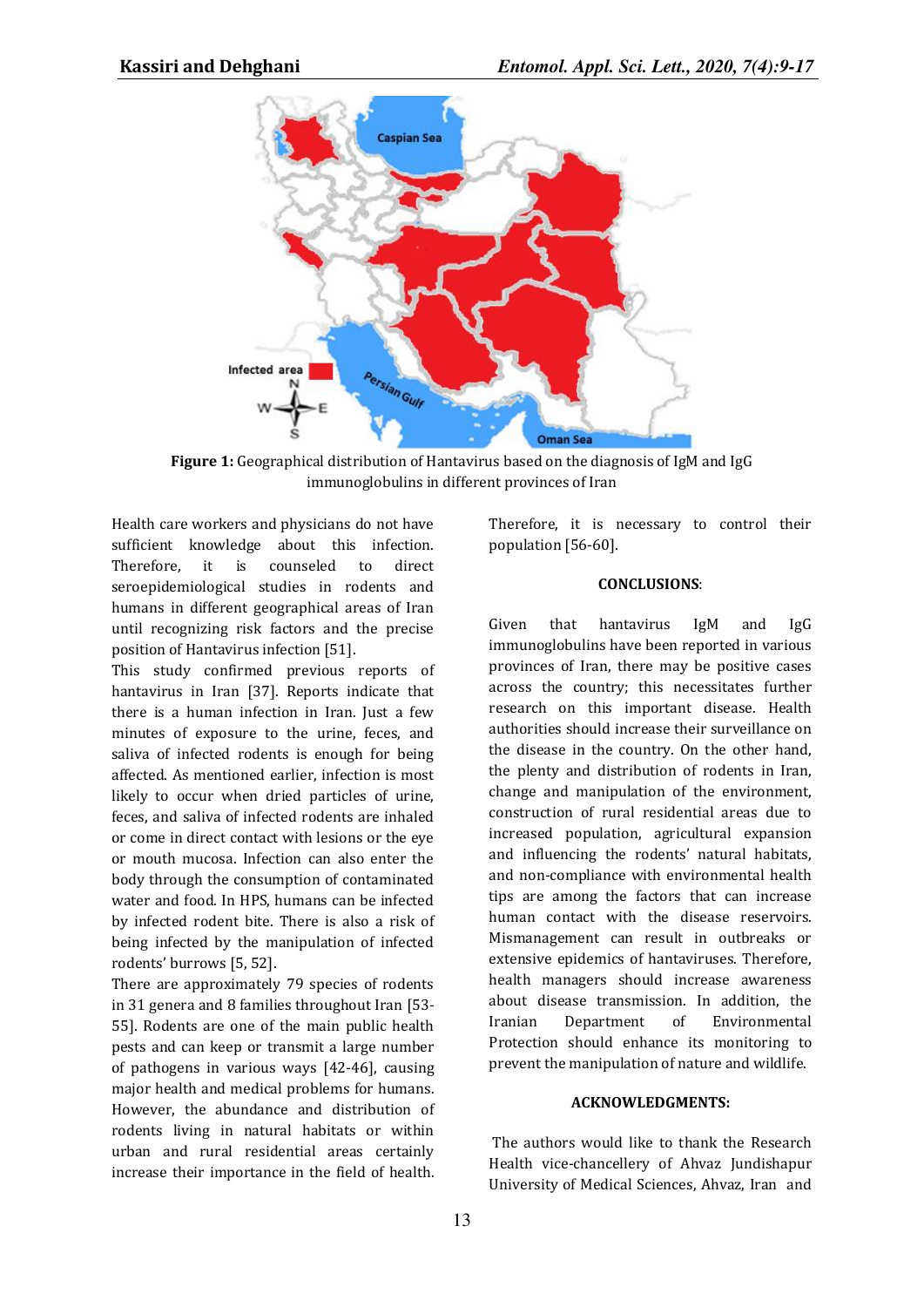Kashan University of Medical Sciences, Kashan, Iran for their cooperation.

## **Conflict of interest statement:**

The authors declare that they have no competing interests.

## **Financial disclosure:**

There were no sources of extra-institutional commercial findings.

## **Funding/Support:**

 This research did not receive any specific grants from any funding agencies in the public, commercial, or not-for-profit sectors.

**Authors' contribution:** All authors participated in the research design and contributed to different parts of the research.

## **REFERENCES**

- 1. Mattar S, Guzmán C, Figueiredo LT. Diagnosis of hantavirus infection in humans. Expert Rev Anti Infe Ther. 2015; 13(8): 939- 46. PMID: 26091780.
- 2. Pugliese A, Beltramo T, Torre D. Emerging and re‐emerging viral infections in Europe. Cell Biochem Funct. 2007; 25(1): 1-3. PMID: 16944546.
- 3. Ippolito G, Feldmann H, Lanini S, Vairo F, Di Caro A, Capobianchi MR, Nicastri E. Viral hemorrhagic fevers: advancing the level of treatment. BMC Med. 2012; 10(1): 31. https://doi.org/10.1186/1741-7015-10-31.
- 4. Pablo A. Vial, Valdivieso F, Mertz G, Castillo C, Belmar E, Delgado I, Tapia M, Ferrés M. Incubation period of hantavirus cardiopulmonary syndrome. Emerg Infect Dis. 2006; 12 (8): 1271- 1273. PMID: 16965713.
- 5. Jonsson, C.B., Figueiredo, L.T.M. and Vapalahti, O. A global perspective on hantavirus ecology, epidemiology, and disease. Clinical Microbiology Reviews. 2010; 23(2): 412-441. http://dx.doi.org/10.1128/CMR.00062-09.
- 6. Peters, C. and Khan, A.S. Hantavirus pulmonary syndrome: The new american hemorrhagic fever. Clini Infect Dis. 2002; 34(9): 1224-1231. http://dx.doi.org/10.1086/339864.
- 7. Schmaljohn, C. and Hjelle, B. Hantaviruses: A global disease problem. Emerg Infect Dis. 1997; 3(2): 95- 104. http://dx.doi.org/10.3201/eid0302.97020
- 8. Chinikar S, Javadi AA, Hajiannia A, Ataei B, Jalali T, Khakifirouz S, et al. First evidence of hantavirus in central Iran as an emerging viral disease. Advances Infect Dis. 2014; 4(04): 173. 10.4236/aid.2014.44024.
- 9. Gregg DA, House C, Meyer R, Berninger M. Viral haemorrhagic disease of rabbits in Mexico: epidemiology and viral characterization. Rev Sci Tech. 199; 10(2): 435-5l. PMID: 1760584.
- 10. Peters CJ, Simpson GL, Levy H. Spectrum of hantavirus infection: hemorrhagic fever with renal syndrome and hantavirus pulmonary syndrome. Annu Rev Med. 1999; 50(1): 531-45. PMID: 10073292.
- 11. Peters CJ. Bunyaviridae-California encephalitis, hantavirus pulmonary syndrome and Bunyavirid hemorrhagic fevers. In: Mandell: principles and practice of infectious diseases. 5th ed. New York: Churchill Livingstone, 2000.
- 12. Maes P, Alkhovsky SV, Bao Y, Beer M, Birkhead M, Briese T, et al. Taxonomy of the family Arenaviridae and the order Bunyavirales: update 2018. Arch Virol. 2018 ; 163(8): 2295-310. PMID: 29680923.
- 13. Schmaljohn CS, Nichol ST. Bunyaviridae. In: Knipe DM and Howley PM, Eds. Fields Virology. Philadelphia: Lippencott Williams & Wilkins. 2007; 5:1741-89.
- 14. Krüger DH, Schönrich G, Klempa B. Human pathogenic hantaviruses and prevention of infection. Hum Vaccin. 2011; 7(6): 685-93. doi: 10.4161/hv.7.6.15197.
- 15. Vaheri A, Strandin T, Hepojoki J, Sironen T, Henttonen H, Makela S, et al. Uncovering the mysteries of hantavirus infections. Nature reviews Microbiology. 2013; 11(8): 539-50. PMID: 24020072.
- 16. Bunyaviruses. http://ictvdb.biomirror.cn/Ictv/fs\_bunya.htm.
- 17. Kruger DH, Figueiredo LT, Song JW, Klempa B. Hantaviruses--globally emerging pathogens. J Clin Virol. 2015; 64: 128–36. PMID: 25453325.
- 18. Figueiredo LT, Souza WM, Ferrés M, Enria DA. Hantaviruses and cardiopulmonary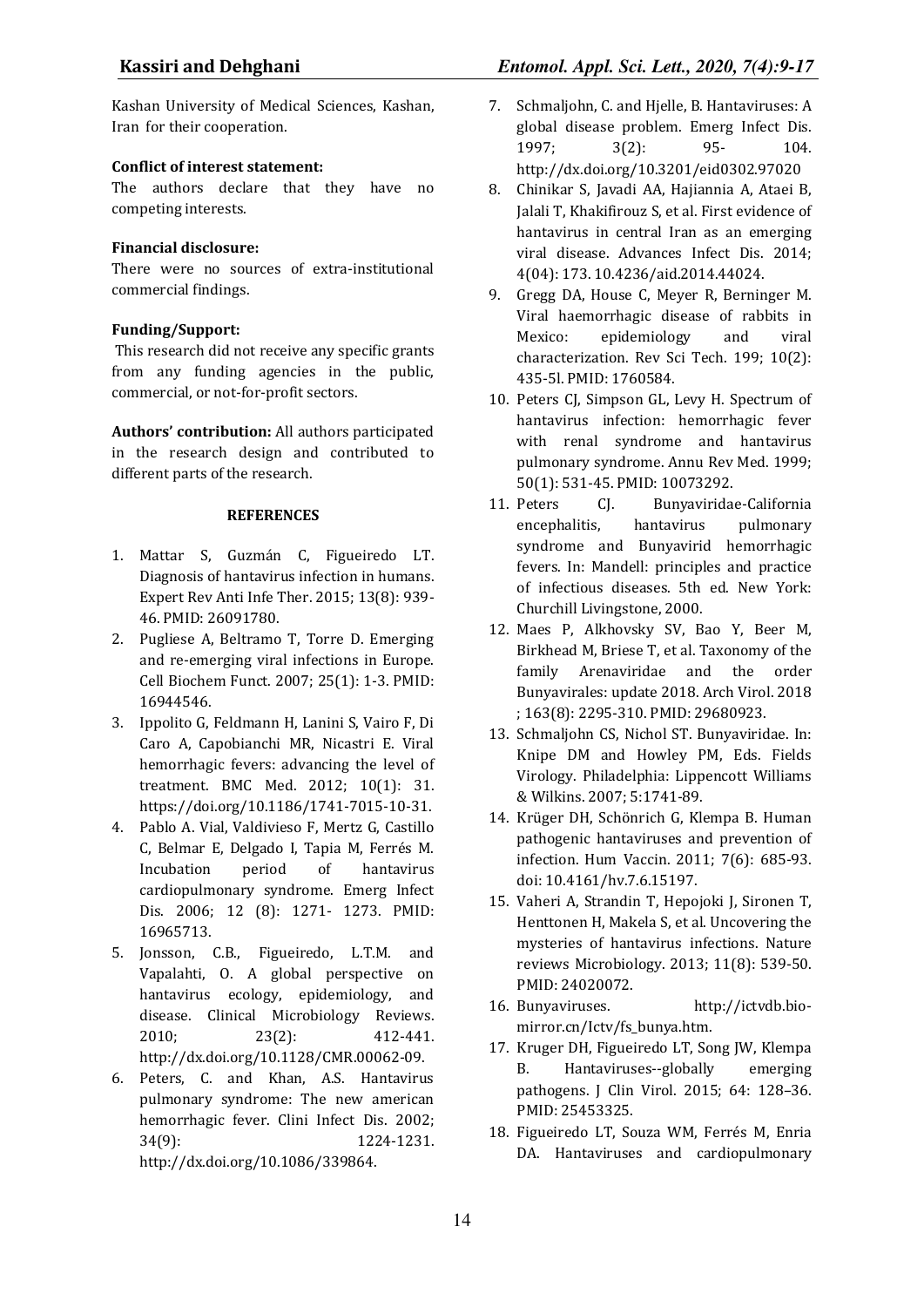syndrome in South America. Virus Res. 2014 ; 187: 43–54. PMID: 24508343.

- 19. Pimentel Pincelli M, Valente Barbas CS, Ribeiro de Carvalho R, Madia de Souza LT, Moraes Figueiredo LT. Hantavirus cardiopulmonary syndrome . Jornal de Pneumologia, 2003, 29(5) :309-23. https://doi.org/10.1590/S0102- 35862003000500011.
- 20. Martinez VP, Bellomo C, San Juan J, Pinna D, Forlenza R, Elder M, et al. Person-to-person transmission of Andes virus. Emerging infectious diseases. 2005; 11(12): 1848-53. PMID: 16485469.
- 21. Frey, M.T., Vial, P.C., Castillo, C.H., et al. Hantavirus Prevalence in the IX Region of Chile. Emerg Infecti Dis. 2003; 9(7): 827- 832.

http://dx.doi.org/10.3201/eid0907.02058.

- 22. Jay, M., Ascher, M.S., Chomel, B.B., et al. Seroepidemiologic studies of hantavirus infection among wild rodents in California. Emerg Infect Dis. 1997; 3(2): 183-190. http://dx.doi.org/10.3201/eid0302.97021.
- 23. Watson DC, Sargianou M, Papa A, Chra P, Starakis I, Panos G. Epidemiology of hantavirus infections in humans: A comprehensive, global overview. Crit Rev Microbiol. 2014 ; 40(3): 261-72. PMID: 23607444.
- 24. Kazemi-Moghaddam V, Dehghani R, Hadei M, Dehqan S, Sedaghat MM, Latifi M, Alavi-Moghaddam S. Rodent-borne and rodentrelated diseases in Iran. Comp Clin Pathol. 2019;28(4):893–905. https://doi.org/10.1007/s00580-018- 2690-9.
- 25. Kassiri H, Javadian E, Abdigoudarzi M. Natural leishmania infection in Meriones hurrianae and Tatera indica (Rodentia: Cricetidae: Gerbillinae) in Sistan-Baluchistan Province, South–Eastern of Iran. Adv Stud Biol. 2011; 3(6): 247-56.
- 26. Kassiri H, Naddaf SR, Javadian EA, Mohebali M. First report on isolation and characterization of Leishmania major from Meriones hurrianae (Rodentia: Gerbillidae) of a rural cutaneous leishmaniasis focus in South-Eastern Iran. Iran Red Crescent Med J. 2013; 15(9): 789.93. PMID: 24616787
- 27. Kassiri H, Sharififard M. A biosystematic and morphometric investigation of the

characters of rodents (Mammalia: Rodentia) as reservoir hosts for zoonotic cutaneous leishmaniasis in an endemic focus of Sistan-Baluchistan Province, Iran. Arch Clin Infect Dis. 2015; 10(1): e18823. DOI : 10.5812/archcid.18823.

- 28. Rabiee MH, Mahmoudi A, Siahsarvie R, Kryštufek B, Mostafavi E. Rodent-borne diseases and their public health importance in Iran. PLoS Neglect Trop D. 2018; 12(4): e0006256. PMID: 29672510.
- 29. Salehi‐Vaziri M, Kaleji AS, Fazlalipour M, Jalali T, Mohammadi T, Khakifirouz S, Baniasadi V, Pouriayevali MH, Mahmoudi A, Tordo N, Mostafavi E. Hantavirus infection in Iranian patients suspected to viral hemorrhagic fever. J Med Virol. 2019; 91(10): 1737-42. PMID: 31218696.
- 30. Heyman, P., Cochez, C., Korukluoğlu, G., et al. Bridging Continents: Hantaviruses of Europe and Asia Minor. Türk Hijyen ve Deneysel Biyoloji Dergisi. 2011, 68(1): 41- 48.

http://dx.doi.org/10.5505/TurkHijyen.201 1.33254.

- 31. Centers for Disease Control and Prevention. https://www.cdc.gov/hantavirus/technical /hanta/ecology.html.
- 32. Dehghani R, Vazirianzadeh B, Asadi MA, Akbari H, Moravvej SA. Infestation of rodents (Rodentia: Muridae) among houses in Kashan, Central Iran. Pak J Zool. 2012 ; 44(6): 1721-1726. https://www.scopus.com/inward/record.ur i?eid=2-s2.
- 33. Dehghani R, Bidgoli MS, Takhtfiroozeh S, Amini N, Behrozi L, Chimehi E. Contamination status of hospitals and health care centers by rodents (Rodentia: Muridae) in Iran. J Commun Dis. 2018; 50(2): 11-6.
- 34. Dehghani R, Saberi HR, Takhtfiroozeh S, Jannat B. Environmental control methods against wild and domestic species of Muridae family: A review. J Entomol Res. 2018; 42(4): 549-56. DOI: 10.5958/0974- 4576.2018.00093.2.
- 35. Childs JE, Krebs JW, Ksiazek TG, Maupen GO, Gage KL, Rollin PE, et al. A house holdbased, case-control study of environmental factors associated with hantavirus pulmonary syndrome in the south-western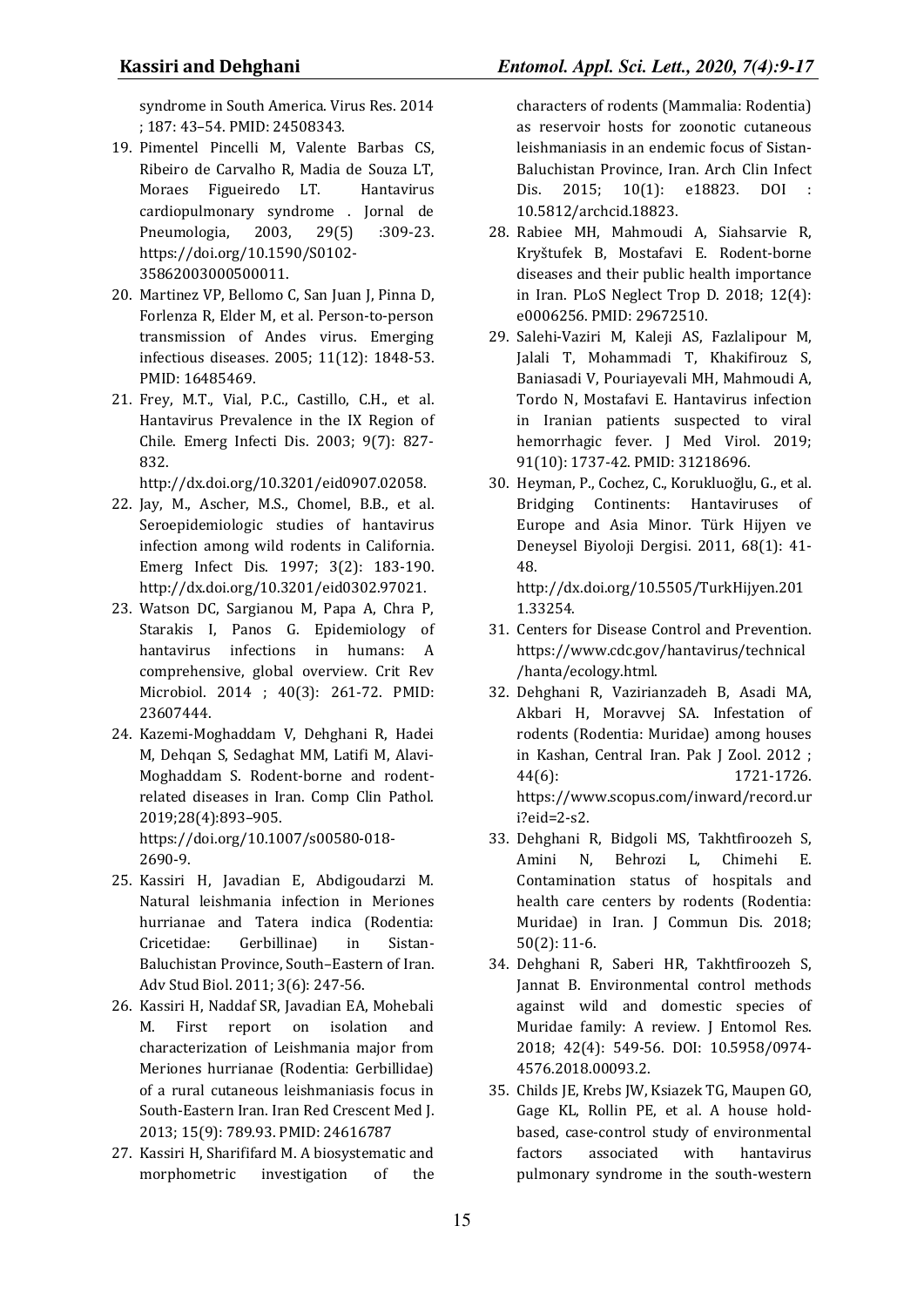United States. Am J Trop Med. 1995; 52(5): 393-7. PMID: 7771603.

- 36. Engelthaler DH, Mosley DG, Cheek JE, Levy CE, Komatsu KK, Ettestad P, et al. Climatic and environmental patterns associated with hantavirus pulmonary syndrome, Four Corners region, United States. Emerg Infect Dis. 1999; 5(1): 87-94. PMID: 10081675.
- 37. Centers for Disease Control and Prevention. Hemorrhagic Fever with Renal Syndrome (HFRS).

https://www.cdc.gov/hantavirus/hfrs/inde x.html.

- 38. Centers for Disease Control and Prevention. Hantavirus Pulmonary Syndrome (HPS). https://www.cdc.gov/hantavirus/hps/inde x.html.
- 39. Guterres A, de Lemos ERS. Hantaviruses and a neglected environmental determinant. One Health. 2018; 5: 27-33. DOI: 10.1016/j.onehlt.2017.12.002.
- 40. Knust B, Rollin PE. Twenty-year summary of surveillance for human hantavirus infections, United States. Emerg Infect Dis. 2013; 19(12): 1934–1937. doi:10.3201/eid1912.131217.
- 41. Weigler BJ. Zoonotic hantaviruses; new concerns for the United States. J Am Vet Med Assoc. 1995; 206(7): 979–986. PMID: 21994631.
- 42. Hu XQ, Li SG, Liu H, Wang J, Hua RM. Diversity and distribution of host animal species of hantavirus and risk to human health in Jiuhua mountain area, China. Biomed Environ Sci. 2014; 27(11): 849–857. PMID: 25374018.
- 43. Oncul O, Atalay Y, Onem Y, Turhan V, Acar A, Uyar Y, et al. Hantavirus infection in Istanbul, Turkey. Emerg Infect Dis. 2011; 17(2): 303–304. PMID: 21291612.
- 44. Gozalan A, Kalaycioglu H, Uyar Y, Sevindi DF, Turkyilmaz B, Çakir V, et al. Human puumala and dobrava hantavirus infections in the Black Sea region of Turkey: a crosssectional study. Vector Borne Zoonotic Dis. 2013; 13(2): 111–118. PMID: 23289396.
- 45. ECDC. Facts about hantavirus. https://www.ecdc.europa.eu/en/hantaviru s-infection/facts.
- 46. Mccaughey C, Hart CA. Hantaviruses. J Med Microbiol. 2000; 49(7): 587-599. PMID: 10882083.
- 47. Kruger DH, Ulrich R, Lundkvist AH. Hantavirus infections and their prevention. Microbes Infect. 2001; 3(13): 1129 – 1144. PMID: 11709294.
- 48. Lee HW, van der GG. Hemorrhagic fever with renal syndrome. Prog Med Virol. 1989; 36:62 - 102. PMID: 26870699.
- 49. Mertz GJ, Hjelle B, Crowley M, Iwamoto G, Tomicic V, Vial PA. Diagnosis and treatment of new world hantavirus infections. Curr Opin Infect Dis. 2006; 19(5): 437 – 442. DOI: 10.1097/01.qco.0000244048.38758.1f.
- 50. Svedmyr A, Lee PW, Goldgaber D, Yanagihara R, Gajdusek DC, Gibbs CJ, Jr., et al. Antigenic differences between European and East Asian strains of HFRS virus. Scand J Infect Dis Suppl. 1982; 36: 82-85. PMID: 6820724.
- 51. Parhizgari N, Gouya MM, Mostafavi E. Emerging and re-emerging infectious diseases in Iran. Iranian journal of microbiology. 2017 ; 9(3): 122–142. PMID: 29225752.
- 52. Centers for Disease Control and Prevention. https://www.cdc.gov/hantavirus/hps/tran smission.html.
- 53. Darvish J, Mohammadi Z, Ghorbani F, Mahmoudi A, Dubey S. Phylogenetic relationships of Apodemus kaup, 1829 (Rodentia: Muridae) species in the Eastern Mediterranean inferred from mitochondrial DNA, with emphasis on Iranian species. Journal of mammalian evolution. 2015; 22(4): 583-95.
- 54. Dianat M, Darvish J, Cornette R, Aliabadian M, Nicolas V. Evolutionary history of the Persian Jird, Meriones persicus, based on genetics, species distribution modelling and morphometric data. J Zool Syst Evol Res. 2017; 55(1): 29-45. https://doi.org/10.1111/jzs.12145.
- 55. Mahmoudi A, Darvish J, Aliabadian M, Moghaddam FY, Kryštufek B. New insight into the cradle of the grey voles (subgenus Microtus) inferred from mitochondrial cytochrome b sequences. Mammalia. 2017; 81(6): 583-93. DOI: 10.1515/mammalia-2016-0001.
- 56. Mostafaii, G., Dehghani, R., Najafi, M., Moosavi, G., Rajaei, M., Moghadam, V.K. and Takhtfiroozeh, S. 2017. Frequency of urban pests and pesticides consumption in the